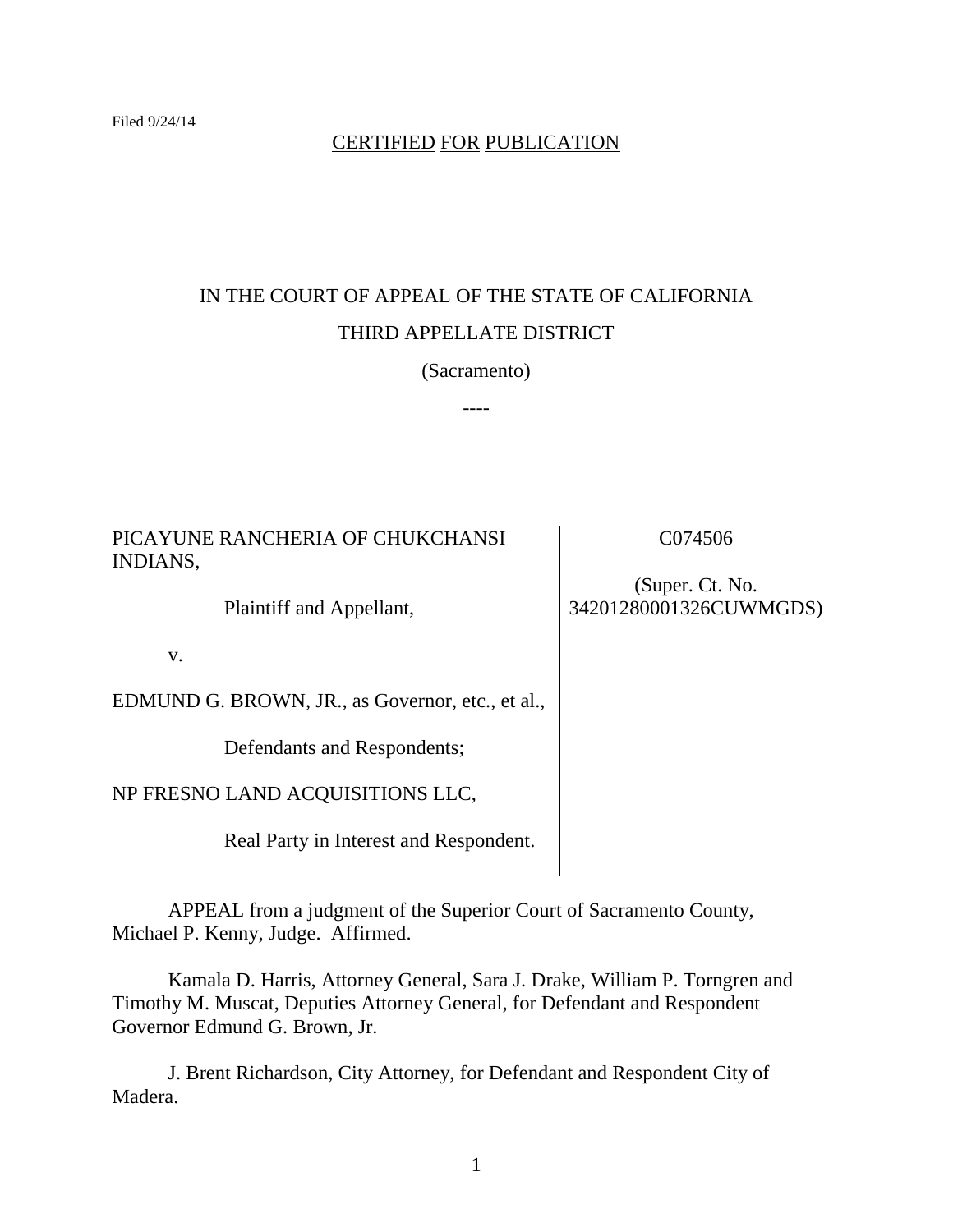Kamala D. Harris, Attorney General, Randy L. Barrow, and Deborah L. Barnes, Deputies Attorney General, for Defendant and Respondent Department of Fish and Wildlife.

Ronald W. Beals, Jeanne Scherer, David H. McCray, and Brandon S. Walker, for Defendant and Respondent Department of Transportation.

Douglas W. Nelson and Robert D. Gabriele, County Counsel, for Defendant and Respondent County of Madera.

Cox, Castle & Nicholson, Andrew B. Sabey and Linda C. Klein for Real Party in Interest and Respondent.

Is the Governor of California a "public agency" subject to the requirements of the California Environmental Quality Act (CEQA; Pub. Resources Code,**<sup>1</sup>** § 21000 et seq.)? In this case, which involves the Governor's concurrence in a federal determination under the Indian Gaming Regulatory Act (25 U.S.C. § 2701 et seq.) that a new Indian gaming establishment in Madera County would not be detrimental to the surrounding community, we conclude the answer is "no." Accordingly, as we will explain, the trial court did not err in sustaining the demurrers here and we therefore affirm.

#### FACTUAL AND PROCEDURAL BACKGROUND

For our purposes, the relevant facts -- which are drawn from the allegations in the first amended petition for writ of mandate and complaint -- may be stated as follows:

Plaintiff Picayune Rancheria of Chukchansi Indians (the Picayune Tribe) owns and operates a resort and casino on its rancheria lands in Madera County. In 2005, another tribe -- the North Fork Rancheria of Mono Indians (the North Fork Tribe) - submitted a request to the United States Department of the Interior asking the department

 $\overline{a}$ 

**<sup>1</sup>** All further section references are to the Public Resources Code unless otherwise noted. We will refer to the CEQA statutes in the format CEQA section \_\_\_ or (CEQA, § \_\_\_).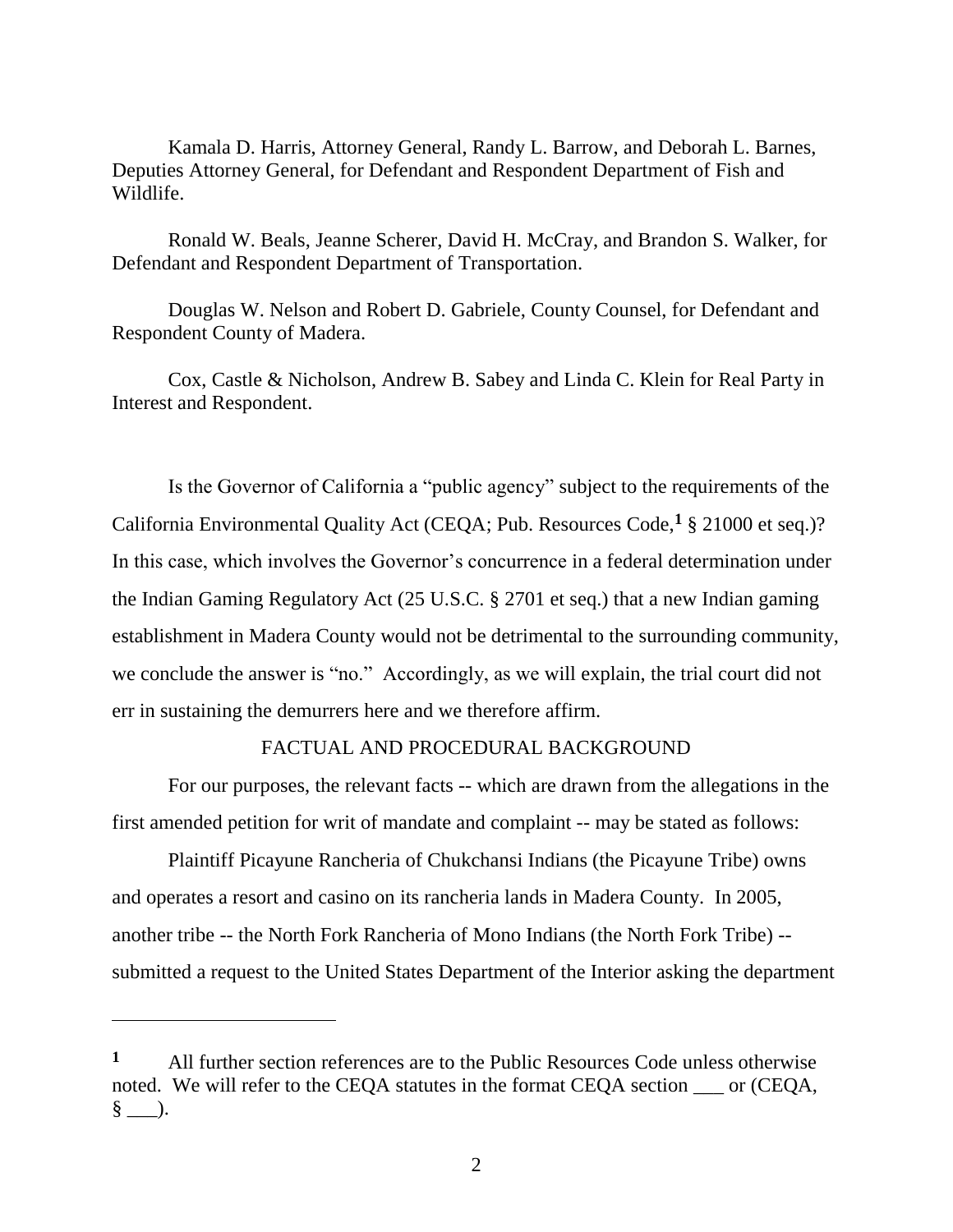to acquire approximately 305 acres of land in Madera County adjacent to State Route 99 so the North Fork Tribe could develop its own resort and casino there. (See 25 U.S.C. § 465 [authorizing the Secretary of the Interior to acquire land "for the purpose of providing land for Indians"].) The land on which the North Fork Tribe wants to build its casino is approximately 40 miles away from the North Fork Tribe's rancheria lands and approximately 30 miles away from the Picayune Tribe's casino.

Under the Indian Gaming Regulatory Act, casino gaming on lands acquired for a tribe by the Secretary of the Interior after October 17, 1988, is generally prohibited, subject to certain exceptions. (See 25 U.S.C. § 2719(a).) One of those exceptions is if "the Secretary, after consultation with the Indian tribe and appropriate State and local officials, including officials of other nearby Indian tribes, determines that a gaming establishment on newly acquired lands would be in the best interest of the Indian tribe and its members, and would not be detrimental to the surrounding community, *but only if the Governor of the State in which the gaming activity is to be conducted concurs in the Secretary's determination*." (*Id.*, § 2719(b)(1)(A), italics added.)

It is the Governor's concurrence that is at the heart of this case. The United States Department of the Interior conducted an environmental review of the casino project proposed by the North Fork Tribe under federal law and issued a final environmental impact statement in 2009. In September 2011, the Secretary of the Interior's delegate (the assistant secretary for Indian Affairs) notified the Governor of California - defendant Edmund G. Brown, Jr., -- that the delegate had made the " 'two-part determination' " that a gaming establishment on the newly acquired lands would be in the best interest of the North Fork Tribe and its members and would not be detrimental to the surrounding community, and he asked Governor Brown to concur in that determination. Despite requests by the Picayune Tribe and others that he prepare an environmental impact report (EIR) under CEQA before acting, on August 30, 2012, Governor Brown issued his concurrence in the two-part determination without preparing or considering the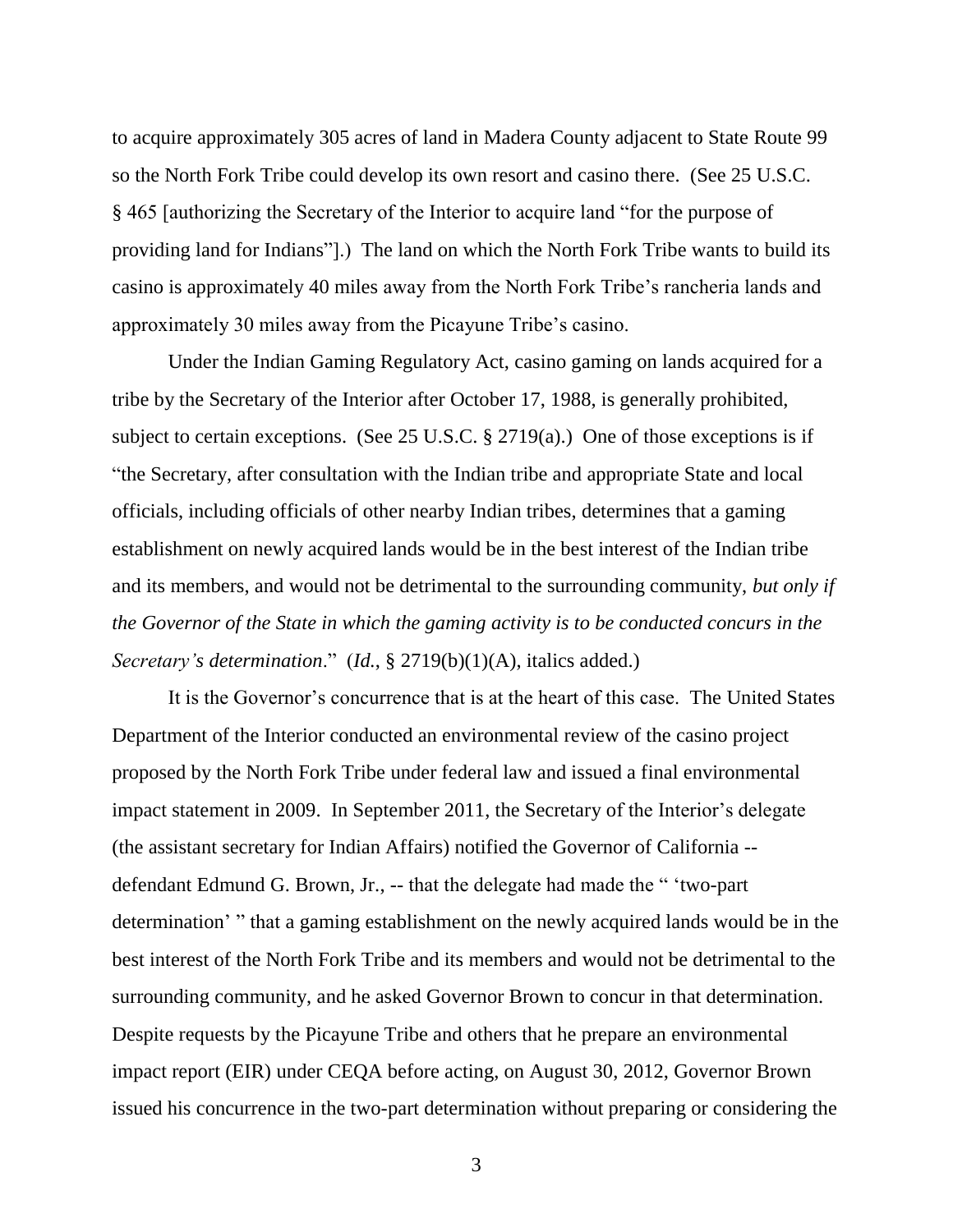preparation of an EIR. The following day, the Governor executed a tribal-state gaming compact with the North Fork Tribe. (See Gov. Code, § 12012.59, subd. (a)(1).) The Secretary's representative finally took the land into trust for the tribe in February 2013. Later that year, the Legislature ratified the compact. (See *ibid.*, added by Stats. 2013, ch. 51, § 1.)

Meanwhile, in November 2012, the Picayune Tribe commenced the present proceeding by filing a petition for writ of mandate and complaint for injunctive relief against the Governor and others. **2** As relevant here, the Picayune Tribe asserted that Governor Brown's concurrence in the two-part determination constituted an " 'approval' " of a " 'project' " under CEQA that "must be the subject of the CEQA environmental review process." The Picayune Tribe sought a writ of mandate ordering the Governor to set aside his concurrence and comply with CEQA before making any further decisions regarding the proposed casino. The Picayune Tribe also sought an injunction prohibiting the remaining defendants from approving any activities related to the proposed casino until the project had been subject to legally sufficient CEQA review.

All of the defendants and the real party in interest demurred. Among other things, the Governor and the real party in interest argued that as a matter of law the Governor is not a "public agency" for CEQA purposes and therefore his concurrence in the two-part determination was not subject to CEQA. The trial court agreed. Accordingly, the court sustained the demurrers without leave to amend and entered a judgment of dismissal. The Picayune Tribe timely appealed.

<sup>&</sup>lt;sup>2</sup> The other defendants are the Department of Transportation, the Department of Fish and Wildlife, the City of Madera, and the County of Madera. The real party in interest is NP Fresno Land Acquisitions LLC, which owned the property to be acquired for the North Fork Tribe.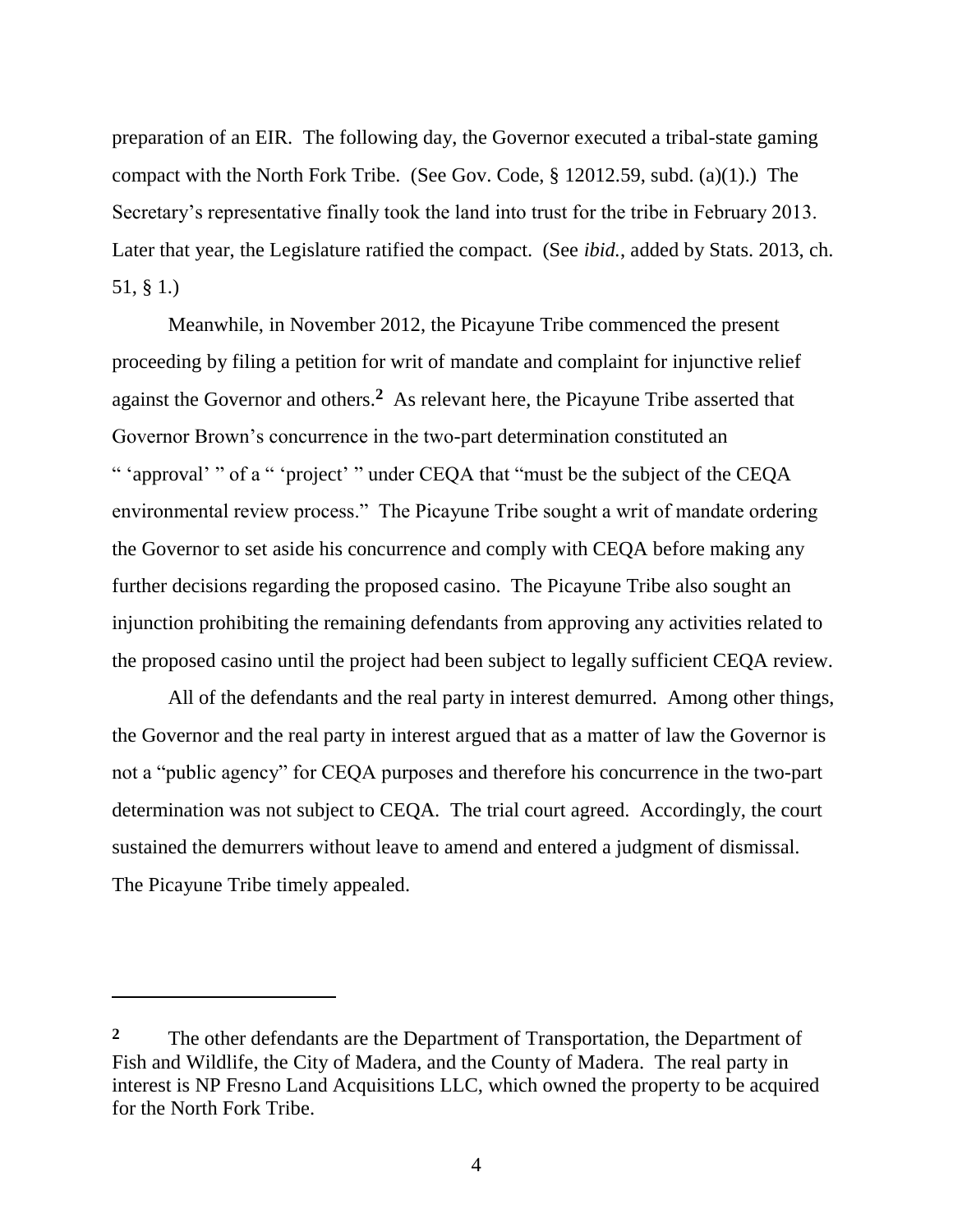#### DISCUSSION

"In order to '[e]nsure that the long-term protection of the environment, consistent with the provision of a decent home and suitable living environment for every Californian, shall be the guiding criterion in public decisions' ([CEQA], § 21001, subd. (d)), CEQA and its implementing administrative regulations (CEQA Guidelines) establish a three-tier process to ensure that *public agencies* inform their decisions with environmental considerations." (*Muzzy Ranch Co. v. Solano County Airport Land Use Com.* (2007) 41 Cal.4th 372, 379-380, fn. omitted, italics added.)

As the foregoing Supreme Court passage suggests, by its terms CEQA specifically applies "to discretionary projects proposed to be carried out or approved by *public agencies*." (CEQA, § 21080, subd. (a), italics added.) For purposes of CEQA, " 'Public agency' includes any state agency, board, or commission, any county, city and county, city, regional agency, public district, redevelopment agency, or other political subdivision." (§ 21063.) The question for us to resolve is whether the Governor qualifies as a "public agency" within the meaning of CEQA. We conclude he does not.

The proper interpretation of a statute is a question of law that we determine independently of the trial court. (*Burden v. Snowden* (1992) 2 Cal.4th 556, 562.) " 'In construing a statute, " 'we strive to ascertain and effectuate the Legislature's intent.' [Citations.] Because statutory language 'generally provide[s] the most reliable indicator' of that intent [citations], we turn to the words themselves, giving them their 'usual and ordinary meanings' and construing them in context. . . ." [Citation.] "If the language contains no ambiguity, we presume the Legislature meant what it said, and the plain meaning of the statute governs." [Citation.] If, however, the statutory language is susceptible of more than one reasonable construction, we can look to legislative history [citation] and to rules or maxims of construction [citation]. "... The court may [also] consider the impact of an interpretation on public policy, for '[w]here uncertainty exists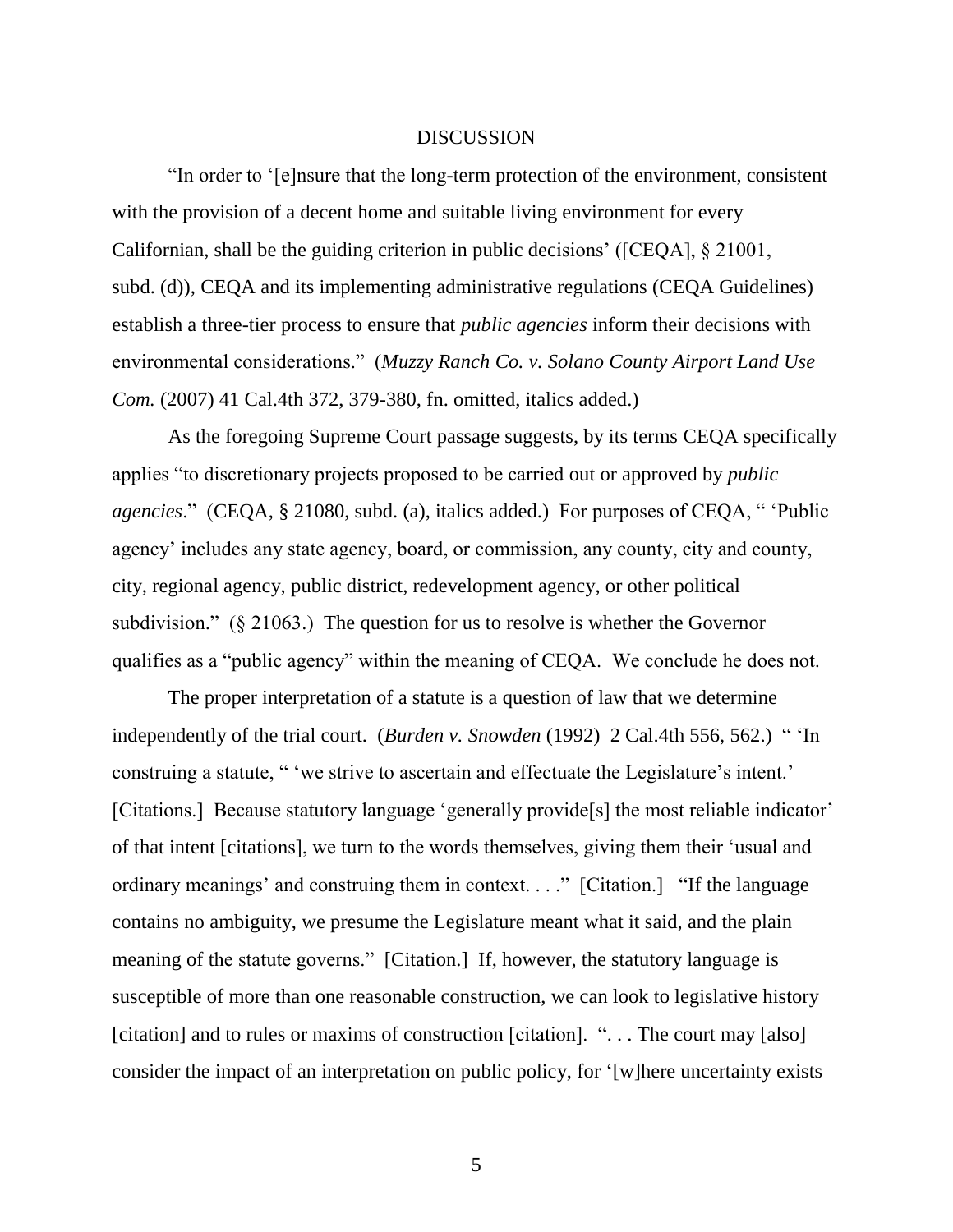consideration should be given to the consequences that will flow from a particular interpretation.' " ' " (*In re Dannenberg* (2005) 34 Cal.4th 1061, 1081-1082.)

With respect to CEQA in particular, our Supreme Court stated long ago that CEQA must "be interpreted in such manner as to afford the fullest possible protection to the environment within the reasonable scope of the statutory language." (*Friends of Mammoth v. Board of Supervisors* (1972) 8 Cal.3d 247, 259 (*Friends of Mammoth*).) More than 20 years after *Friends of Mammoth*, however, the Legislature made clear "that courts, consistent with generally accepted rules of statutory interpretation, shall not interpret [CEQA] or the state guidelines adopted pursuant to Section 21083 in a manner which imposes procedural or substantive requirements beyond those explicitly stated in this division or in the state guidelines." (CEQA, § 21083.1 [added by Stats. 1993, ch. 1070, § 2, p. 5917].) In the wake of the enactment of this provision, it has been said that "the literal, i.e., explicit, approach to statutory construction is [now] mandatory under CEQA." (*Leavitt v. County of Madera* (2004) 123 Cal.App.4th 1502, 1515.)

With these principles in mind, we turn to the arguments of the parties. Both the Governor and the real party in interest point out that the Governor is not explicitly included in CEQA's definition of the term "public agency." As the Picayune Tribe points out, however, CEQA section 21063 "does not purport to be an exclusive list" (italics omitted) because the definition in that statute begins with the word "includes," which is "ordinarily a term of enlargement rather than limitation." (*Ornelas v. Randolph* (1993) 4 Cal.4th 1095, 1101.) While that is undoubtedly true, "the principle of *ejusdem generis* provides that 'when a statute contains a list or catalogue of items, a court should determine the meaning of each by reference to the others, giving preference to an interpretation that uniformly treats items similar in nature and scope.' " (*Ibid.*) That principle may be of no assistance when, as in *Ornelas*, "[t]he examples included in [the statute] do not appear to share any unifying trait" (*ibid.*), but that is not the case here. The specific examples included in CEQA section 21063 are all, in common parlance,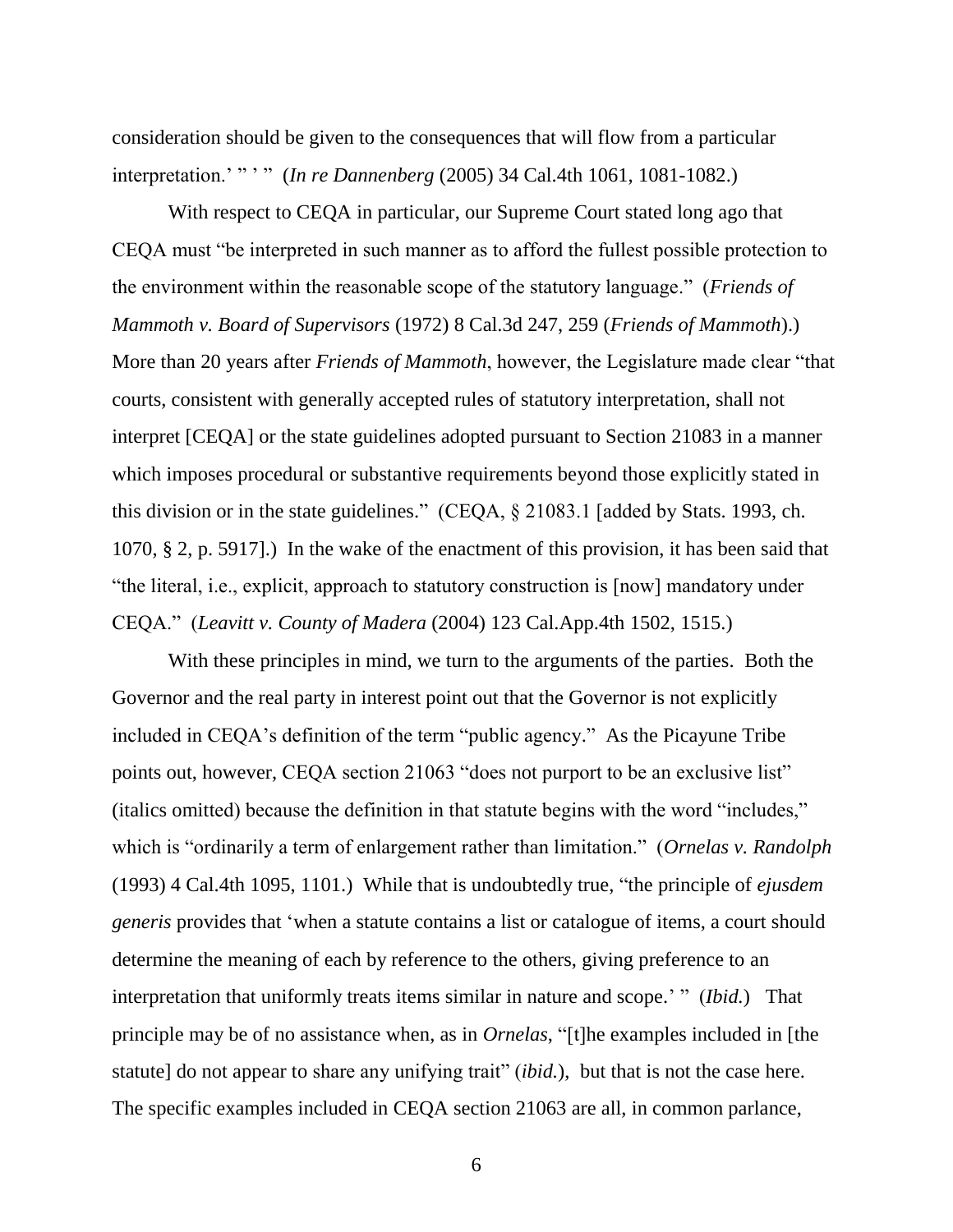governmental *bodies*, rather than governmental *officials* like the Governor. (See CEQA, § 21063 ["any state agency, board, or commission, any county, city and county, city, regional agency, public district, redevelopment agency, or other political subdivision"].) Thus, despite the statute's inclusive nature, there is nothing in the explicit language of CEQA section 21063 that suggests the Legislature intended to encompass the Governor within the term "public agency" as defined in that statute.

The Picayune Tribe asserts that construing the term "public agency" to exclude the Governor ignores the fact that, as our Supreme Court has said, "[t]he purpose of CEQA is . . . to compel government *at all levels* to make decisions with environmental consequences in mind." (*Bozung v. Local Agency Formation Com.* (1975) 13 Cal.3d 263, 283, italics added.) We are not persuaded. It is true CEQA provides that it is the policy of the state to "[r]equire *governmental agencies at all levels* to develop standards and procedures necessary to protect environmental quality." (CEQA, § 21001, subd. (f), italics and underlining added.) But this only begs the question of what *is* a "governmental agenc[y]" or "public agency" for purposes of CEQA. Did the Legislature intend those terms to include an individual -- specifically, the Governor -- or did the Legislature intend to limit those terms to public *bodies*, as suggested by all of the specific examples the Legislature included in CEQA section 21063?

The Picayune Tribe suggests that the answer to this question does not really matter because the tribe did not sue Governor Brown in his individual capacity but instead sued him in his capacity as the Governor of the State of California. As the tribe puts it, the tribe "did not sue an individual *qua* individual--it sued the Governor as the head of the Office of the Governor, which is indisputably a 'political subdivision' of the State of California." In support of this latter assertion, the Picayune Tribe cites only the fact that "Governor, Office of the" is listed on the directory of "state agencies" on the state's Web site (www.ca. gov).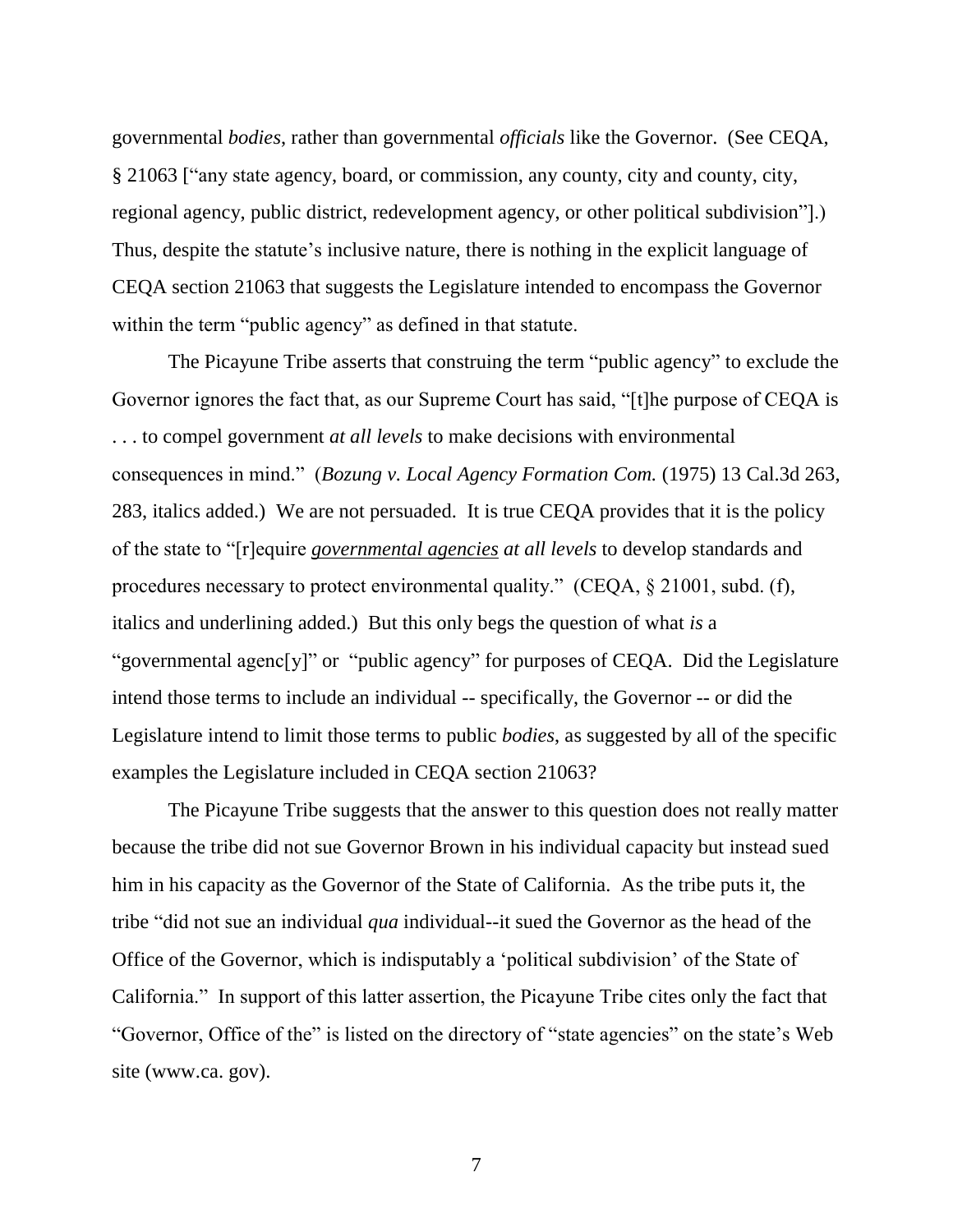Whatever other appellate courts may have made of other government Web sites in other circumstances (see, e.g., *Shaw v. People ex rel. Chiang* (2009) 175 Cal.App.4th 577, 606 & fn. 10; *Moehring v. Thomas* (2005) 126 Cal.App.4th 1515, 1524 & fn. 5), we do not find the listing of the Office of the Governor in a list of state agencies on the state's Web site persuasive in determining whether the Legislature intended to encompass the Governor in the term "public agency" when the Legislature added the definition of that term to CEQA in 1972. (See Stats. 1972, ch. 1154, § 1, p. 2271.) The Picayune Tribe offers no evidence regarding who compiled the list on the Web site and indeed offers us no reason to treat the Web site as indicative of what the intent of the Legislature was in 1972 when the Legislature defined the term "public agency" by reference to various public bodies, without mentioning any public officials or other individuals.

In other statutory contexts, the Legislature has specifically defined the term "state agency" to include individual state officers and offices. (E.g., Gov. Code, § 11000, subd. (a) [" 'state agency' includes every state office, officer, department, division, bureau, board, and commission"].) This could explain why the state Web site includes the Office of the Governor in its list of state agencies. At the very least, however, what is certain is that the listing of the Governor's office as a state agency on the state's Web site is not necessarily reflective of the intended scope of the term "public agency" in CEQA.

Moreover, notwithstanding the Picayune Tribe's contention to the contrary, the tribe did not sue a *government office* in this case; the tribe sued an individual -- Edmund G. Brown, Jr. True, the tribe sued that individual in his capacity as the Governor of California, but even in that capacity he is still an individual. He is not an "office"; he is a person -- the chief executive officer of the state. (See Black's Law Dict. (5th ed. 1979) p. 627, col. 2 [defining "Governor" as "[t]he chief executive official of a state in the United States"]; see also Cal. Const., art. V, § 1 ["The supreme executive power of this State is vested in the Governor"].)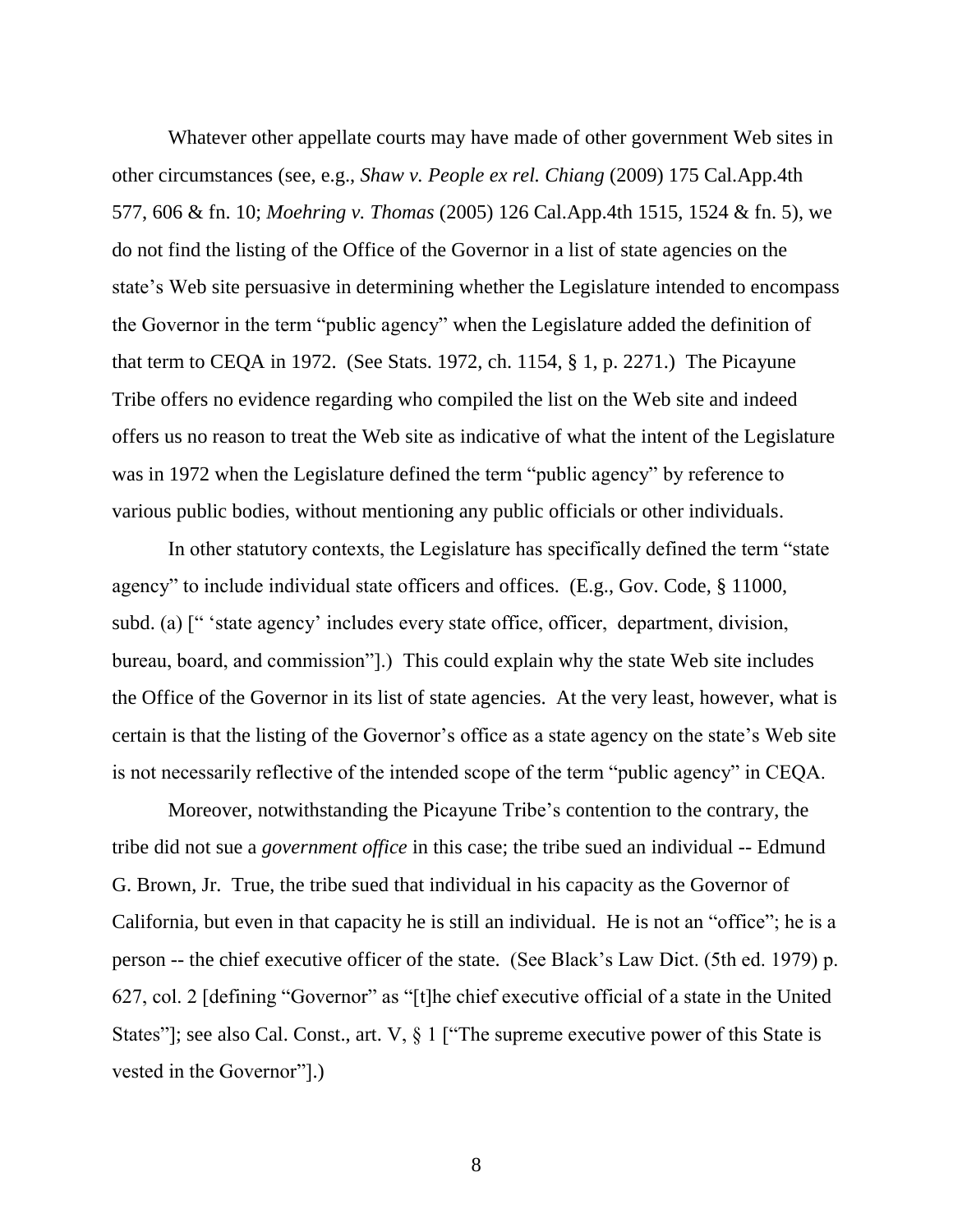Furthermore, it would do no good for the Picayune Tribe to "amend[ its] petition [to] either specify<sup>[]</sup> that [the tribe] is suing Governor Brown as head of the Office of the Governor, or replac[e] the Governor as a party altogether with the Office of the Governor," as it suggests it could do. It is true the governorship is an office, and the office of the Governor is sometimes explicitly referred to in the law. (E.g., Gov. Code, § 12096.2 ["The Governor's Office of Business and Economic Development . . . is hereby established in state government within *the Governor's office*"], italics added.) But under the federal provision at issue here  $(25 \text{ U.S.C.} \text{ § } 2719(b)(1)(A))$ , the power to concur in the Secretary of the Interior's two-part determination is vested in "the Governor of the State in which the gaming activity is to be conducted," and it is also the individual who holds the office of the Governor in whom our state constitution vests the "supreme executive power" of the state (Cal. Const., art.  $V$ ,  $\S$  1). Thus, it is the Governor -- not his *office* -- who took the action of which the Picayune Tribe complains in this case, and it would be to no avail for the tribe to sue the Governor's *office*. It is the validity of *the Governor's* action in concurring in the Secretary's two-part determination that is at issue here. Thus, the question still remains, is the Governor a "public agency" under CEQA?

In a further attempt to answer that question in the affirmative, the Picayune Tribe relies on *Natural Resources Defense Council, Inc. v. Arcata Nat. Corp.* (1976) 59 Cal.App.3d 959 (*Arcata*), arguing that the tribe's "naming of the Governor here is no different from the naming of Lewis A. Moran, an individual sued under CEQA in his official capacity as head of the Division of State Forestry" in that case.**<sup>3</sup>** The flaw in that argument is this: In *Arcata*, in determining that CEQA applied to timber harvesting activities that were subject to "official authorization" (*id.* at p. 967), the appellate court first observed that CEQA applied to all "*state agencies*" and then specifically noted that it

 $\overline{a}$ 

**<sup>3</sup>** The caption in *Arcata* shows that the plaintiffs in that case sued (among others) "LEWIS A. MORAN, as State Forester." (*Arcata*, *supra*, 59 Cal.App.3d at p. 959.)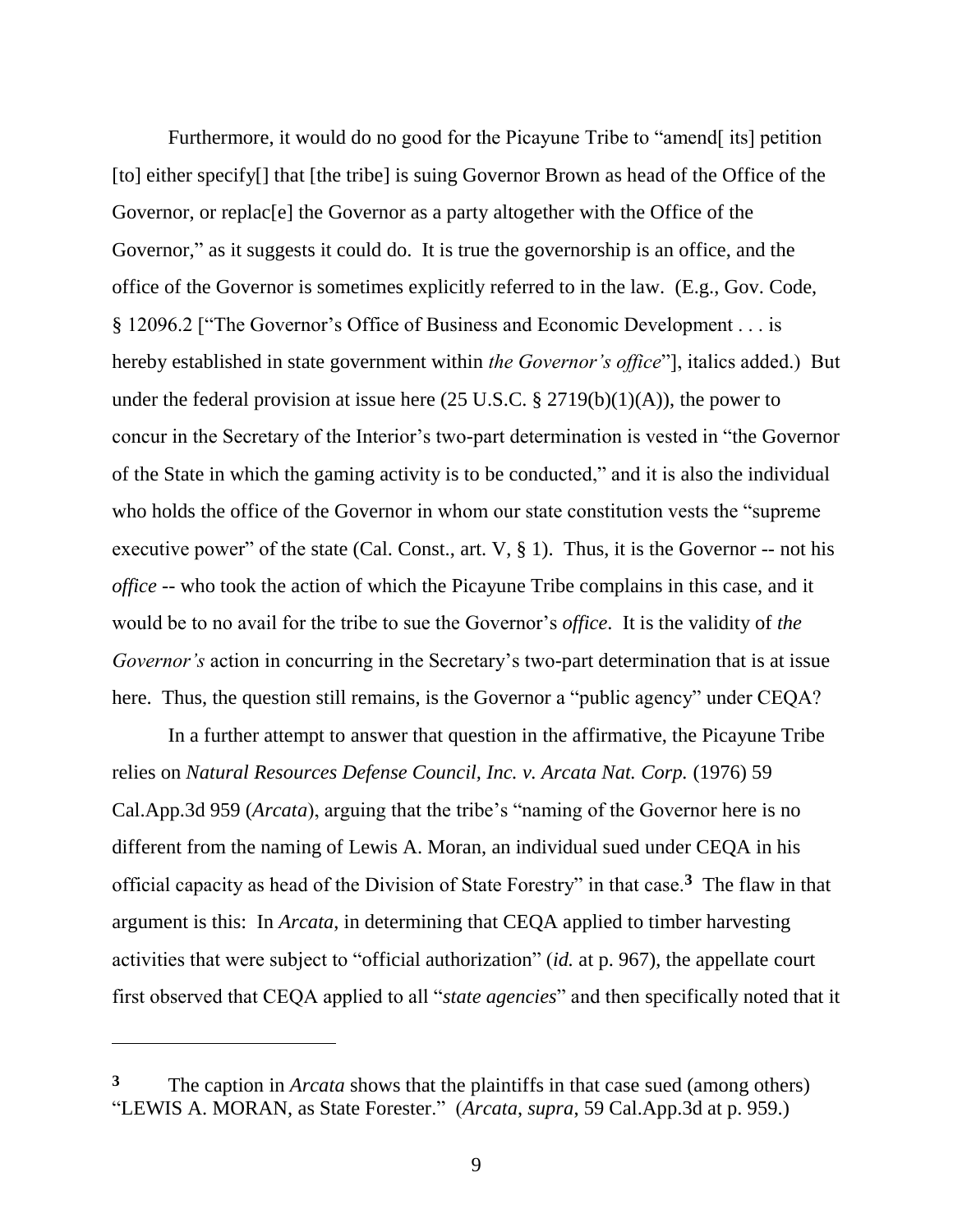was "undisputed that the Division of State Forestry headed by the state forester is a state agency" (*id.* at p. 965). Thus, the court concluded that CEQA applied to timber harvesting activities because the Division of State Forestry was a state agency to which CEQA explicitly applies, not because *the state forester* was a state agency. The fact that the plaintiffs sued the head of the agency rather than the agency itself does not alter the conclusion that it was the governmental body, the Division of State Forestry, rather than the governmental officer who headed that body, the state forester, that qualified as a state agency for purposes of CEQA.

*Arcata* is of no help to the tribe here because, unlike the state forester, the Governor is not simply the head of a department within the state that on its own qualifies as a "public agency." As we have explained, the Governor is the chief executive officer of the state in whose *person* the supreme executive power of the state is constitutionally vested. In other words, the supreme executive power of the state is vested in the *individual* who is elected to hold the office of Governor, and it is that *individual* who is charged with the power to concur (or not) in the two-part determination made by the Secretary of the Interior. Thus, notwithstanding the fact that the governorship is a state *office*, the question remains whether the Legislature intended the term "public agency" in CEQA to include the individual who holds that office.

The Picayune Tribe contends the Governor "must . . . be a public agency based on the canon of construction against surplusage." In support of this argument, the tribe points to Government Code section 12012.25, subdivision (g), which provides that "[i]n deference to tribal sovereignty, neither the execution of a tribal-state gaming compact nor the on-reservation impacts of compliance with the terms of a tribal-state gaming compact shall be deemed to constitute a project for purposes of" CEQA. The tribe points out that it is the Governor who "negotiates and executes compacts with tribes." (See Cal. Const., art. IV, § 19, subd. (f) ["the Governor is authorized to negotiate and conclude compacts, subject to ratification by the Legislature, for the operation of slot machines and for the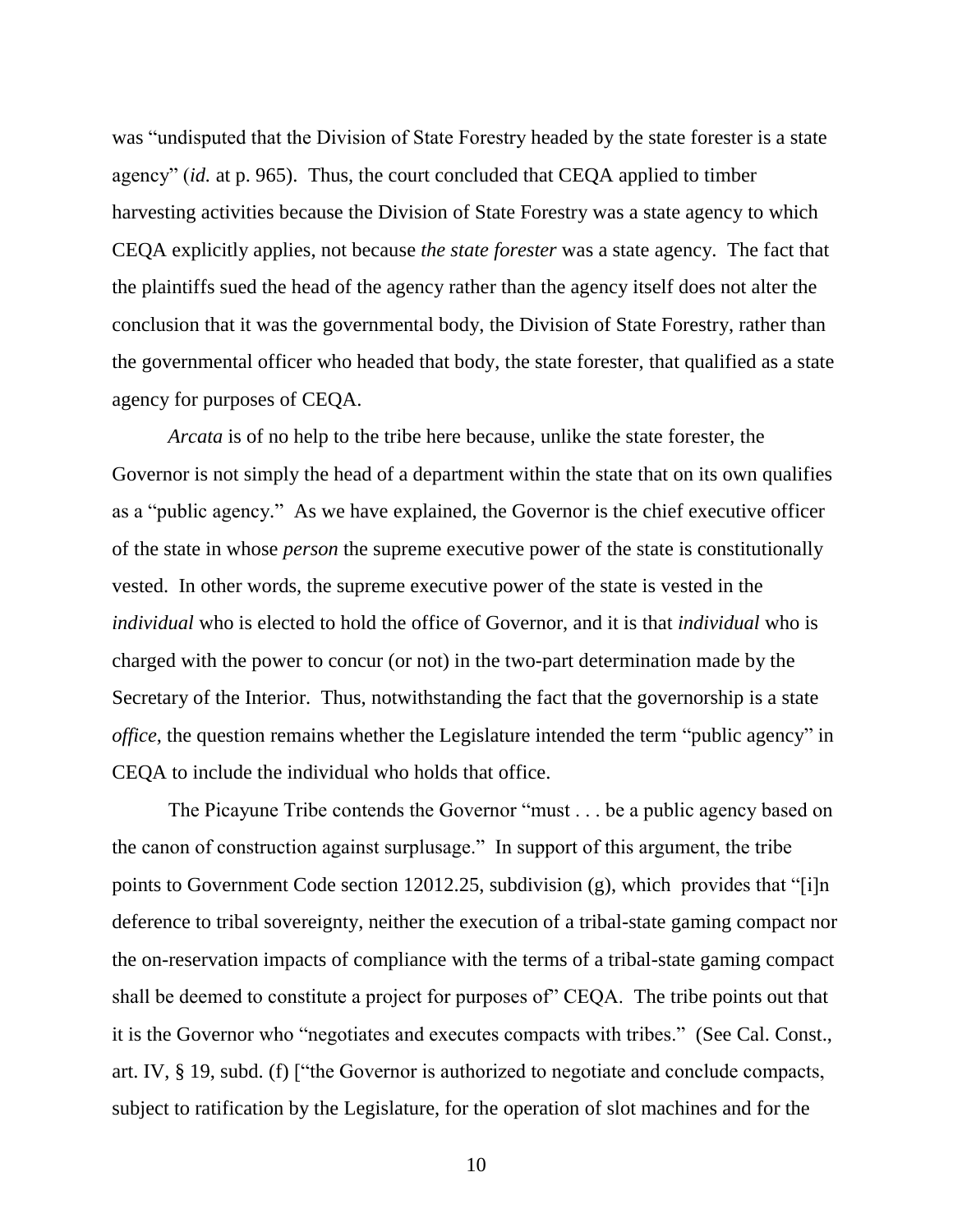conduct of lottery games and banking and percentage card games by federally recognized Indian tribes on Indian lands in California in accordance with federal law"; see also, Gov. Code, § 12012.25, subd. (d) ["The Governor is the designated state officer responsible for negotiating and executing, on behalf of the state, tribal-state gaming compacts with federally recognized Indian tribes located within the State of California pursuant to the federal Indian Gaming Regulatory Act of 1988 . . . for the purpose of authorizing class III gaming, as defined in that act, on Indian lands"]. ) According to the tribe, because the Governor is the one who executes the compacts, "statutory provisions exempting such compacts from CEQA would be superfluous unless actions by the Governor were otherwise subject to CEQA." (Italics omitted.) Thus, the tribe contends that while the Governor's execution of a gaming compact is exempted from the definition of a CEQA project by subdivision (g) of Government Code section 12012.25, it necessarily follows that any *other* action by the Governor related to Indian gaming that is not within the scope of that (or another) exemption -- in particular, the Governor's concurrence in the Secretary of the Interior's two-part determination -- *must be* subject to CEQA. On this reasoning, the tribe contends the Governor must fall within CEQA's definition of "public agency."

Government Code section 12012.25 is one of a number of statutes by which the Legislature has ratified either tribal-state compacts the Governor has entered into with various Indian tribes or amendments to those compacts. (See Gov. Code, §§ 12012.5- 12012.61.) The first of these tribal-state compact ratification statutes -- Government Code section 12012.5 -- was enacted in 1998 (Stats. 1998, ch. 409, § 1, pp. 3041-3043) and approved by referendum in 2000 (see Historical and Statutory Notes, 32E pt. 1 West's Ann. Gov. Code (2011 ed.) foll. § 12012.5, p. 18). That statute provides in relevant part that "[i]n deference to tribal sovereignty, the execution of, and compliance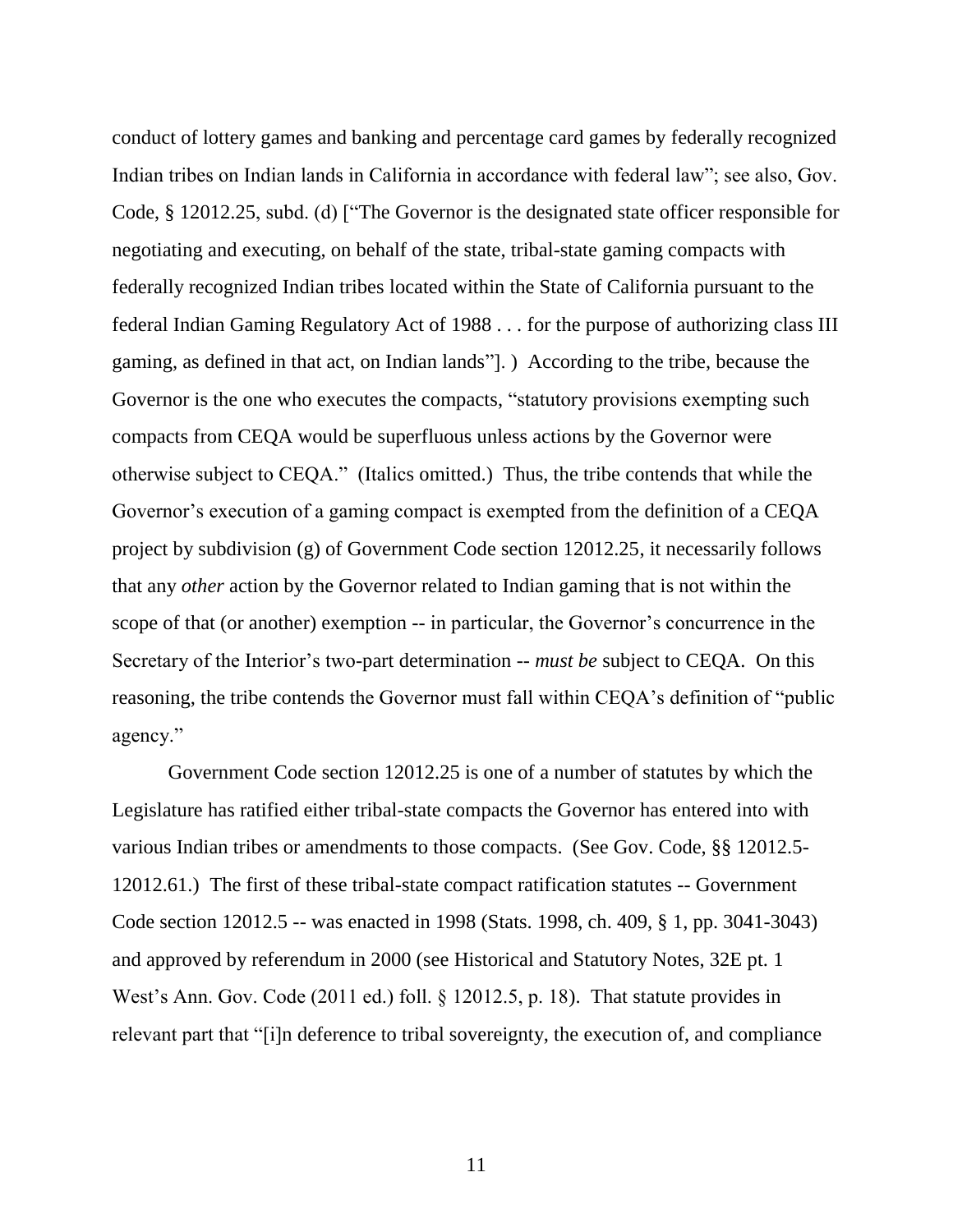with the terms of, any compact specified under subdivision (a) or (b) shall not be deemed to constitute a project for purposes of" CEQA.**<sup>4</sup>** (Gov. Code, § 12012.5, subd. (f).)

Since 1998, the Legislature has enacted a number of additional compact ratification statutes. (See Gov. Code, §§ 12012.25-12012.61.) Almost every one of those statutes -- including the one that ratified the gaming compact with the North Fork Tribe (Gov. Code, § 12012.59) -- contains a provision exempting certain actions relating to the compacts from CEQA.**<sup>5</sup>** Thus, as an example, Government Code section 12012.59 provides as follows with respect to the compact with the North Fork Tribe:

 $\degree$ (b)(1) In deference to tribal sovereignty, none of the following shall be deemed a project for purposes of [CEQA]:

"(A) The execution of an amendment to the tribal-state gaming compacts ratified by this section.

"(B) The execution of the tribal-state gaming compacts ratified by this section.

"(C) The execution of an intergovernmental agreement between a tribe and a county or city government negotiated pursuant to the express authority of, or as expressly referenced in, the tribal-state gaming compacts ratified by this section.

 $\overline{a}$ 

**<sup>4</sup>** Subdivision (a) of Government Code section 12012.5 ratified 11 specific compacts. (Gov. Code, § 12012.5, subd. (a).) Subdivision (b) of the statute provided for ratification of any compact executed after August 24, 1998 that was "identical in all material respects to any of the compacts ratified pursuant to subdivision (a)" and that the Legislature did not reject within a certain timeframe. (Gov. Code, § 12012.5, subd. (b).)

**<sup>5</sup>** In *County of Amador v. City of Plymouth* (2007) 149 Cal.App.4th 1089, we noted "two exceptions (Gov. Code,  $\S$ § 12012.30 & 12012.35)," each of which simply "ratify" the subject compact without reference to CEQA." (*County of Amador*, at p. 1102 & fn. 12.) There are no additional exceptions among the ratifying statutes enacted since our decision in *County of Amador*.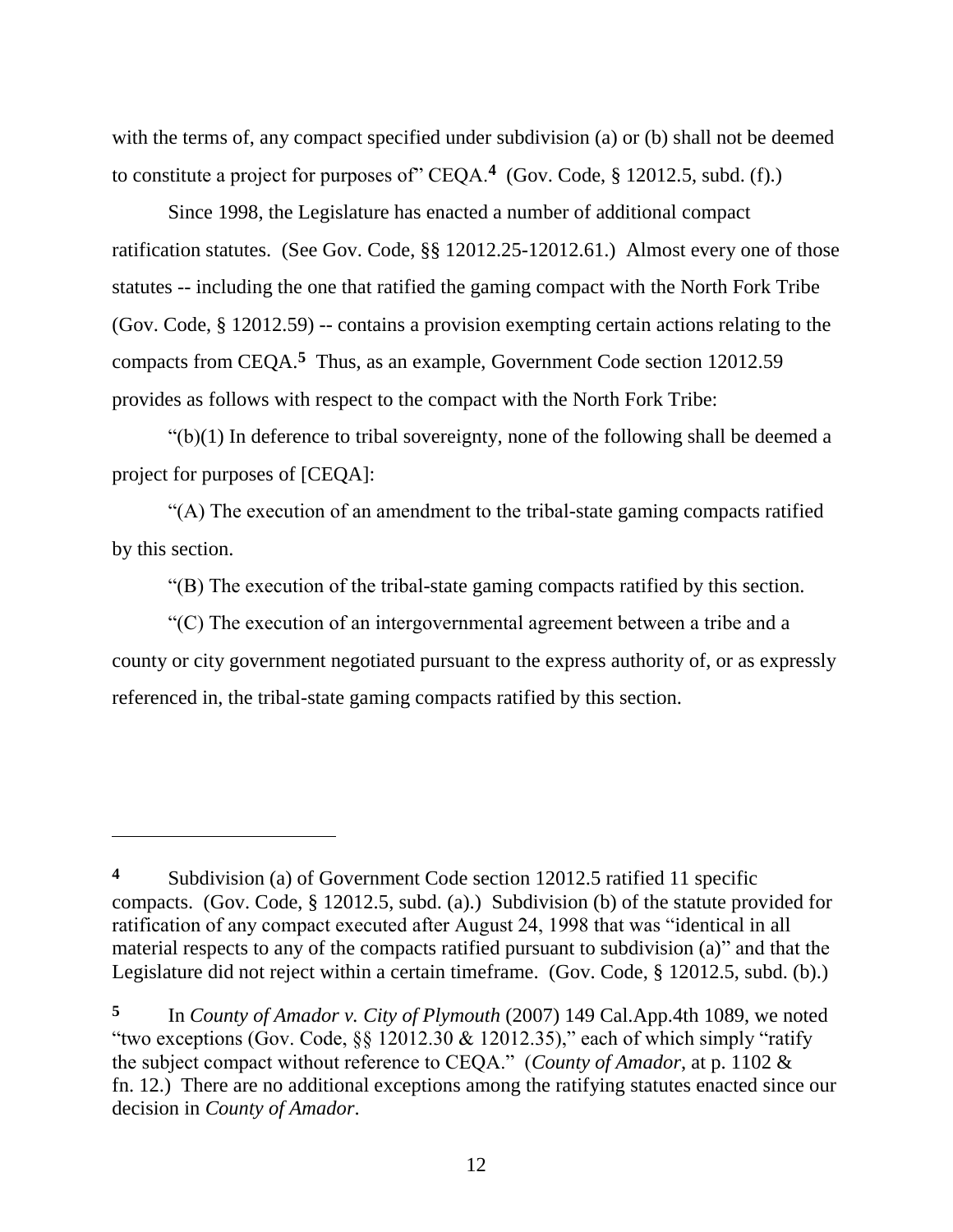"(D) The execution of an intergovernmental agreement between a tribe and the Department of Transportation negotiated pursuant to the express authority of, or as expressly referenced in, the tribal-state gaming compacts ratified by this section.

"(E) The on-reservation impacts of compliance with the terms of the tribal-state gaming compacts ratified by this section.

"(F) The sale of compact assets, as defined in subdivision (a) of Section 63048.6, or the creation of the special purpose trust established pursuant to Section 63048.65."

With this statutory background in mind, we turn back to the Picayune Tribe's argument based on "the canon of construction against surplusage." Under that rule, " '[i]f possible, significance should be given to every word, phrase, sentence and part of an act in pursuance of the legislative purpose' " and " 'a construction making some words surplusage is to be avoided.' " (*Moyer v. Workmen's Comp. Appeals Bd.* (1973) 10 Cal.3d 222, 230; see also Code Civ. Proc., § 1858 ["In the construction of a statute . . . where there are several provisions or particulars, such a construction is, if possible, to be adopted as will give effect to all"].)

The real party in interest contends that the Picayune Tribe "misapplies that canon of statutory interpretation by combining two different statutes, the Government Code and the Public Resources Code." But "[t]here is a well-recognized rule of statutory construction that the codes blend into each other, and are to be regarded as constituting but a single statute." (*Proctor v. Justice's Court* (1930) 209 Cal. 39, 43.) "One should seek to consider the statutes not as antagonistic laws but as parts of the whole system which must be harmonized and effect given to every section [citations]. Accordingly, statutes which are in *pari materia* should be read together and harmonized if possible." (*Arcata*, *supra*, 59 Cal.App.3d at p. 965; see *Droeger v. Friedman, Sloan & Ross* (1991) 54 Cal.3d 26, 50 ["statutes relating to the same subject matter" are in pari materia].) Thus, just like the appellate court in *Arcata* harmonized CEQA and the Forest Practices Act (*Arcata*, *supra*, 59 Cal.App.3d at pp. 965-975), we must attempt to harmonize CEQA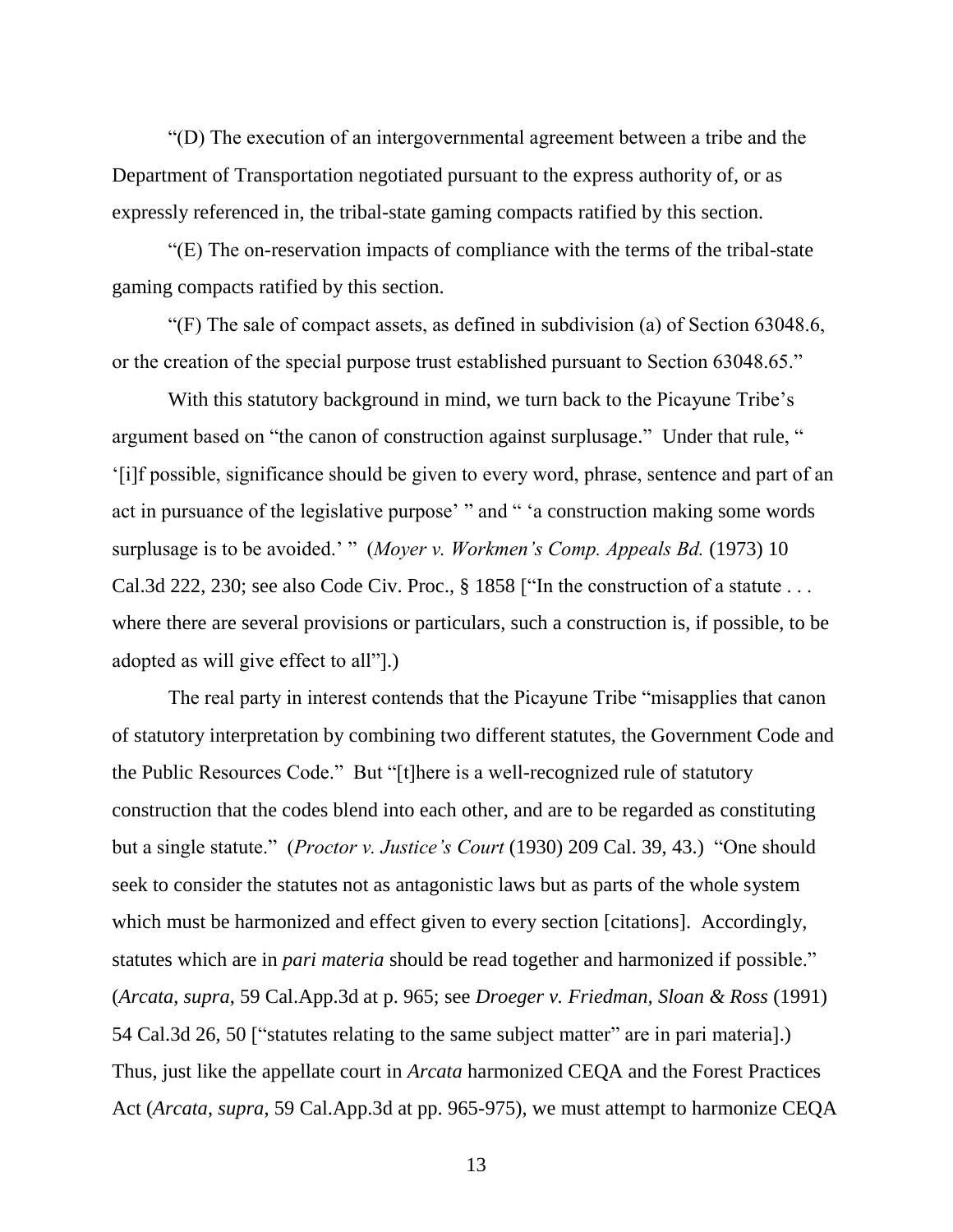and the compact ratification statutes on the question of whether the Governor qualifies as a "public agency" for purposes of the inclusive definition of that term in CEQA.

In the view of the Picayune Tribe, the only way these statutes can be harmonized is by concluding that the Governor qualifies as a "public agency" under the definition of that term in CEQA, because otherwise there would have been no reason for the Legislature to exempt the execution of tribal-state gaming compacts from the definition of a CEQA project, because the Governor is the one who executes the compacts for the state and if he was already not covered by CEQA then there was no need to exempt him. We disagree, however, that the tribe's interpretation of the various statutes at issue here is the only reasonable basis on which they can be reconciled. The fact is that there are two parties to every tribal-state gaming compact: the tribe and the state. (See 25 U.S.C. § 2710(d) [providing for such compacts].) For purposes of its argument here, the Picayune Tribe assumes that the Legislature made the execution of such compacts exempt from CEQA in Government Code section 12012.25 and the other compact ratification statutes so that the Governor would be excused from having to comply with CEQA prior to executing any such compact, which he would otherwise have to do because (according to the tribe) he qualifies as a "public agency" under CEQA. But it is also possible that the Legislature exempted the execution of tribal-state compacts from CEQA to avoid any argument that *the tribes* qualified as "public agencies" within the meaning of CEQA and thus had to comply with CEQA before executing any such compact. This is especially so given the Legislature's express statement that it was granting these exemptions "[i]n deference to tribal sovereignty."<sup>6</sup> In other words, by

**<sup>6</sup>** The concept of tribal sovereignty recognizes that Indian tribes are "dependant sovereign nations, with distinct political communities," although they are "under the protection and dominion of the United States." (*Agua Caliente Band of Cahuilla Indians v. Superior Court* (2006) 40 Cal.4th 239, 247.)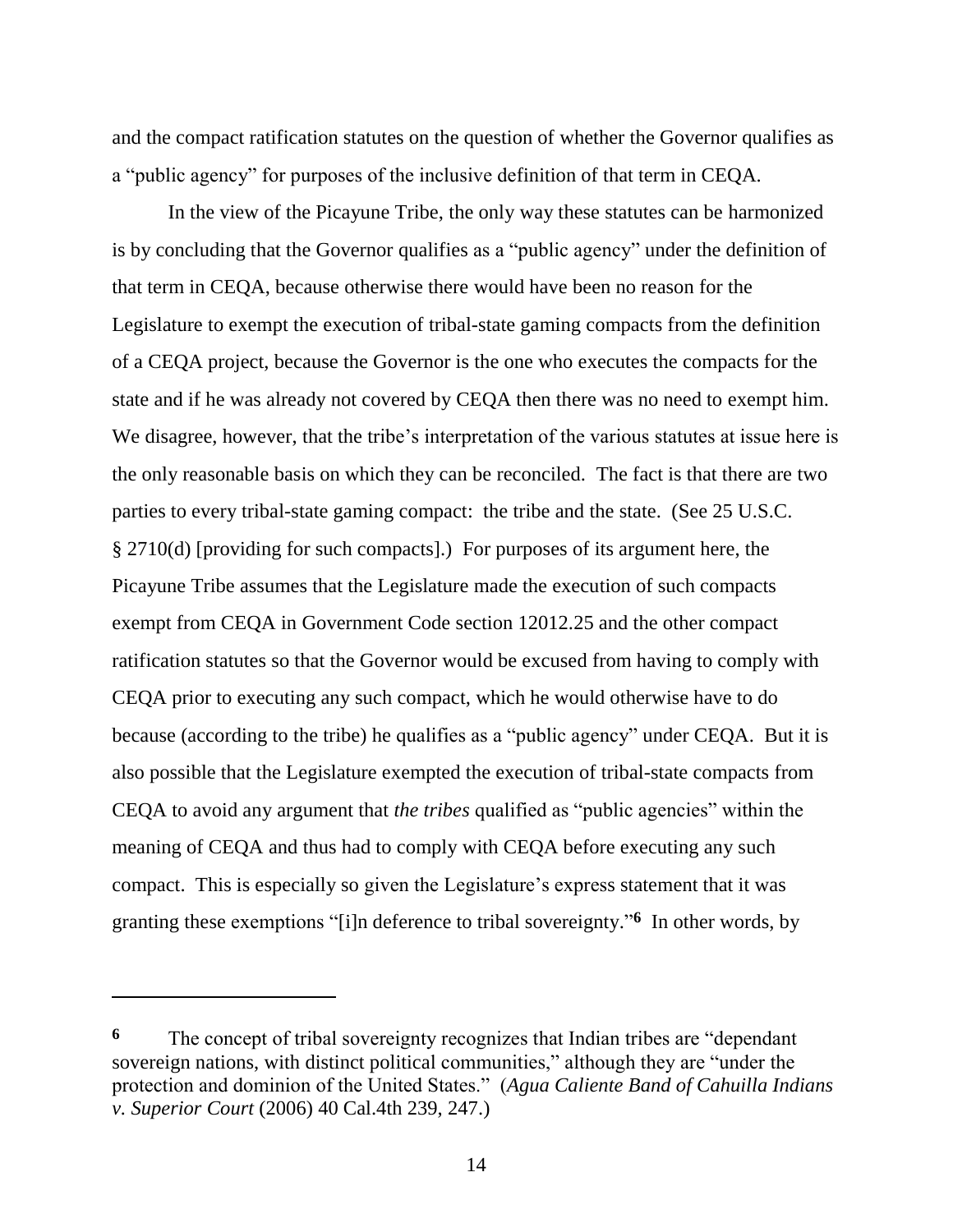specifying that the execution of a tribal-state compact shall not be deemed a project under CEQA, the Legislature was not necessarily releasing *the Governor* from what the Legislature perceived was his obligation to comply with CEQA prior to the execution of those compacts. Rather, it is just as likely that the Legislature was -- out of "deference to tribal sovereignty" -- trying to foreclose any argument that *the tribes* were under such an obligation.

Furthermore, even if the exemptions can be understood as excusing *both* the tribes *and* the Governor from complying with CEQA prior to executing a tribal-state gaming compact, these exemptions do not compel the conclusion that the Legislature intended to encompass the Governor within the term "public agency" when the Legislature added the definition of that term to CEQA in 1972, or even that the Legislature in 1998 and thereafter (when the various compact ratification statutes were enacted) necessarily believed that was the intended scope of CEQA section 21063. This is so because, if nothing else, the inclusion of these exemption provisions in the compact ratification statutes makes certain that no one can credibly argue that the Governor or the tribes or any other public entity has to comply with CEQA before a tribal-state gaming compact can be executed. Thus, for the exemptions in the compact ratification statutes to have meaning and purpose, it is not necessary for us to conclude that the Legislature intended the term "public agency," as defined in CEQA section 21063, to encompass the Governor. On this basis, the various statutes can be harmonized without compelling the conclusion the Picayune Tribe contends is inevitable. Accordingly, we reject the tribe's reliance on the compact ratification statutes as support for their argument that the Governor necessarily qualifies as a "public agency" under CEQA section 21063.

To the extent the Picayune Tribe contends its broad interpretation of the term "public agency" is compelled by our Supreme Court's determination in *Friends of Mammoth* that CEQA must "be interpreted in such manner as to afford the fullest possible protection to the environment within the reasonable scope of the statutory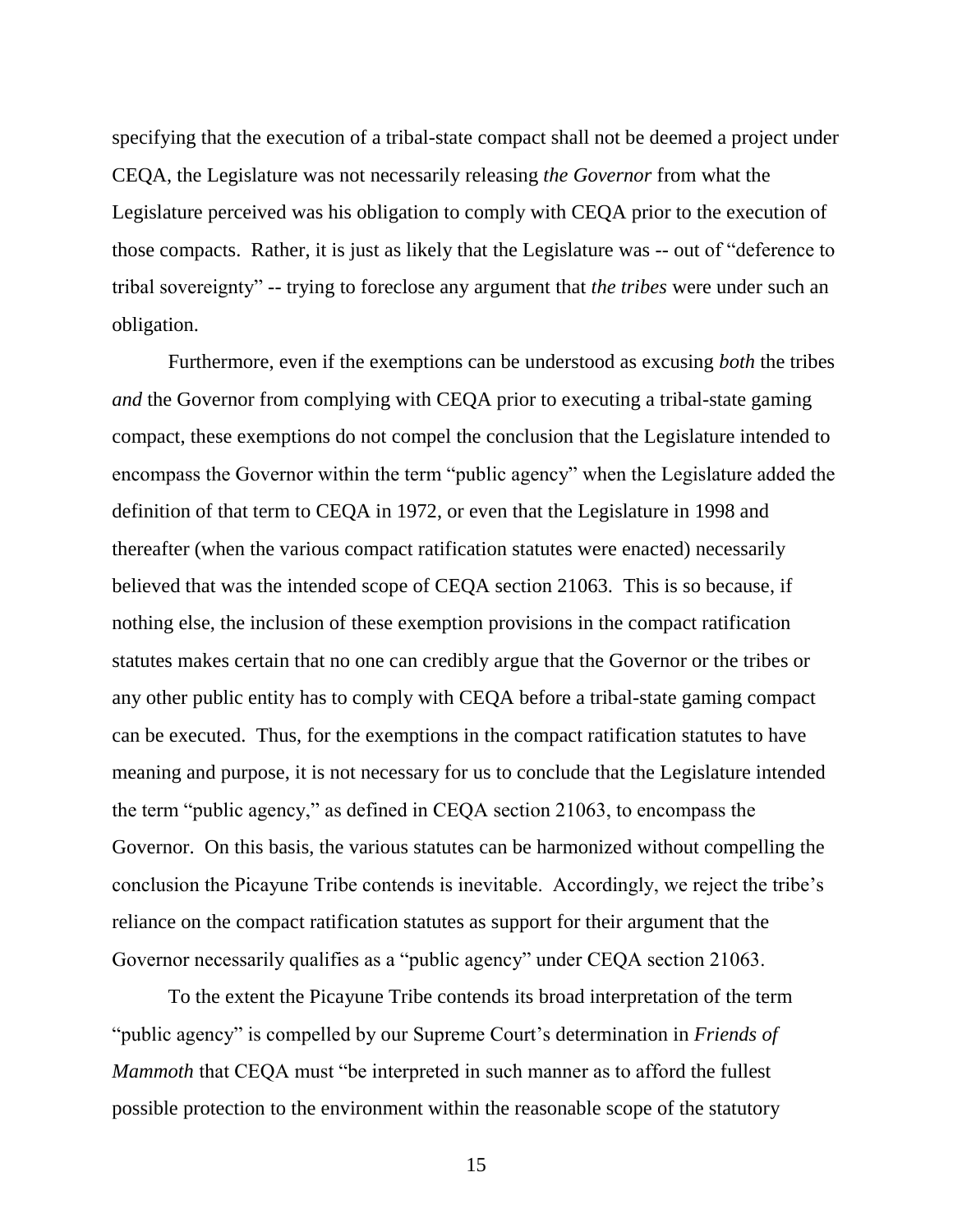language" (*Friends of Mammoth*, *supra*, 8 Cal.3d at p. 259), we believe the explicit approach to the interpretation of CEQA mandated by CEQA section 21083.1 defeats that contention. Under that approach, to the extent a party like the Picayune Tribe advances an interpretation of CEQA that is beyond the explicit terms of the act and that imposes requirements not otherwise compelled by the face of the act, we are constrained to reject that interpretation, even if accepting it would arguably afford greater protection to the environment, as long as we otherwise construe the statute consistent with generally accepted rules of statutory interpretation.

Such is the case here. CEQA section 21063 does not explicitly include the Governor in the definition of "public agency," nor are any of the specific terms contained in that section suggestive of a government official, as opposed to a government body. As we have observed already, in other contexts the Legislature has specifically defined the term "state agency" to include state offices and officers. Its decision not to do so here must be treated as indicative of an intent to *exclude* such individuals from the scope of the term "public agency" as used in CEQA. (See Code Civ. Proc., § 1858 ["In the construction of a statute . . . , the office of the Judge is simply to ascertain and declare what is in terms or in substance contained therein, not to insert what has been omitted".) In the face of this conclusion, for all of the reasons previously stated, the Picayune Tribe has not offered any compelling reason for us to conclude that the Legislature *did* intend to include individual state officials like the Governor within the meaning of the term "public agency" in CEQA. Under these circumstances, for us to include in the definition in CEQA section 21063 individuals the Legislature chose not to include -- in particular, the Governor -- would violate the explicit approach to the interpretation of CEQA compelled by CEQA section 21083.1, which we are not at liberty to do.

Because the Governor is not a "public agency" within the meaning of CEQA, the trial court properly sustained the demurrers here without leave to amend.